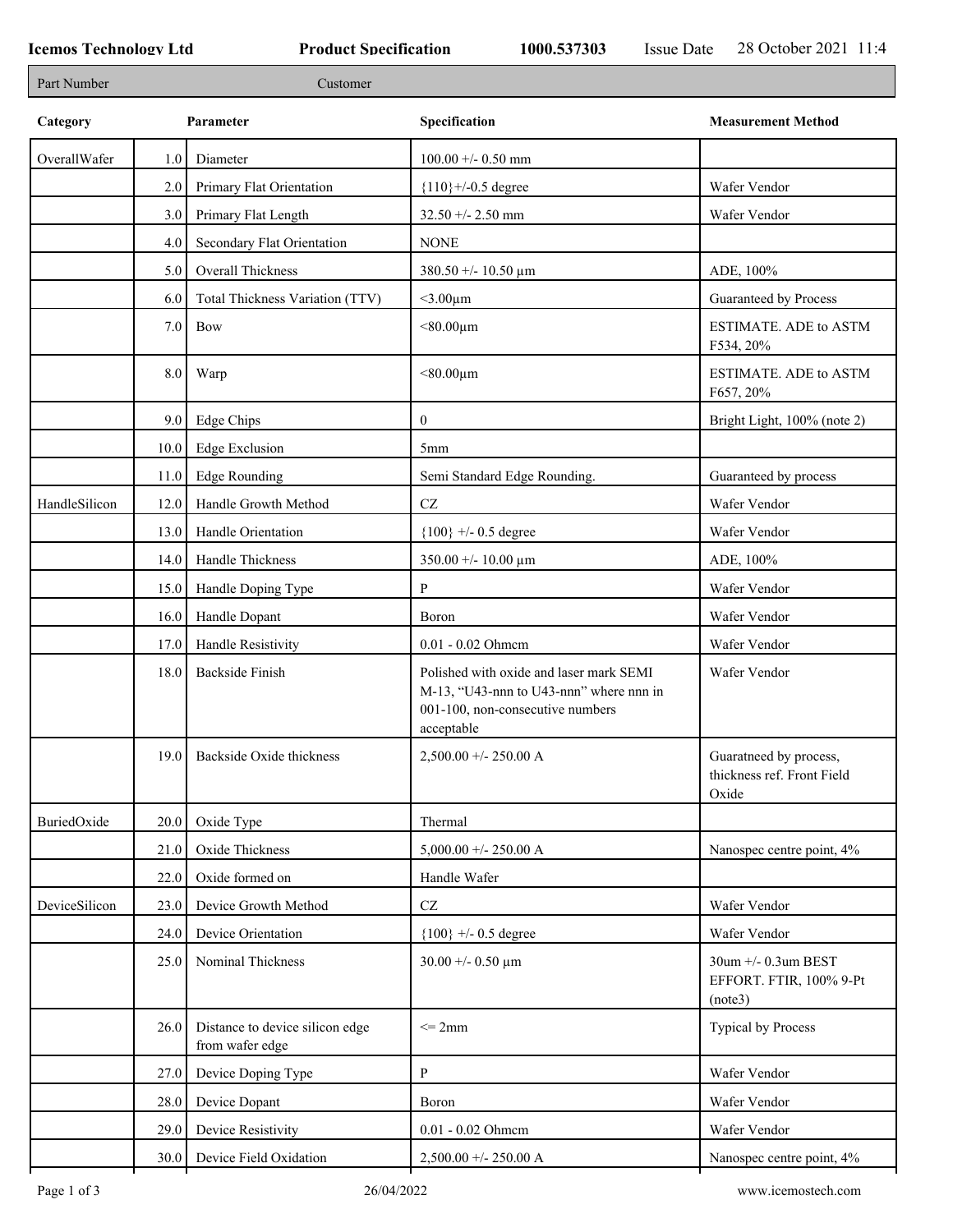| <b>Icemos Technology Ltd</b> |          |                              | <b>Product Specification</b> |                              | <b>Issue Date</b> | 28 October 2021 11:4        |
|------------------------------|----------|------------------------------|------------------------------|------------------------------|-------------------|-----------------------------|
| Part Number                  | Customer |                              |                              |                              |                   |                             |
| Category                     |          | Parameter                    | <b>Specification</b>         |                              |                   | <b>Measurement Method</b>   |
| DeviceSilicon                | 31.0     | Dislocation Etch Pit Density | $<$ 100 / cm2                |                              |                   | Wafer vendor                |
|                              | 32.0     | Oxygen Concentration         |                              | $\le$ 15 ppma (ASTM F121-83) |                   | Wafer vendor                |
|                              | 33.0     | Voids                        | none                         |                              |                   | Bright Light, 100% (note 2) |
|                              | 34.0     | Scratches                    | U                            |                              |                   | Bright Light, 100% (note 2) |
|                              | 35.0     | Haze                         | none                         |                              |                   | Bright Light, 100% (note 2) |